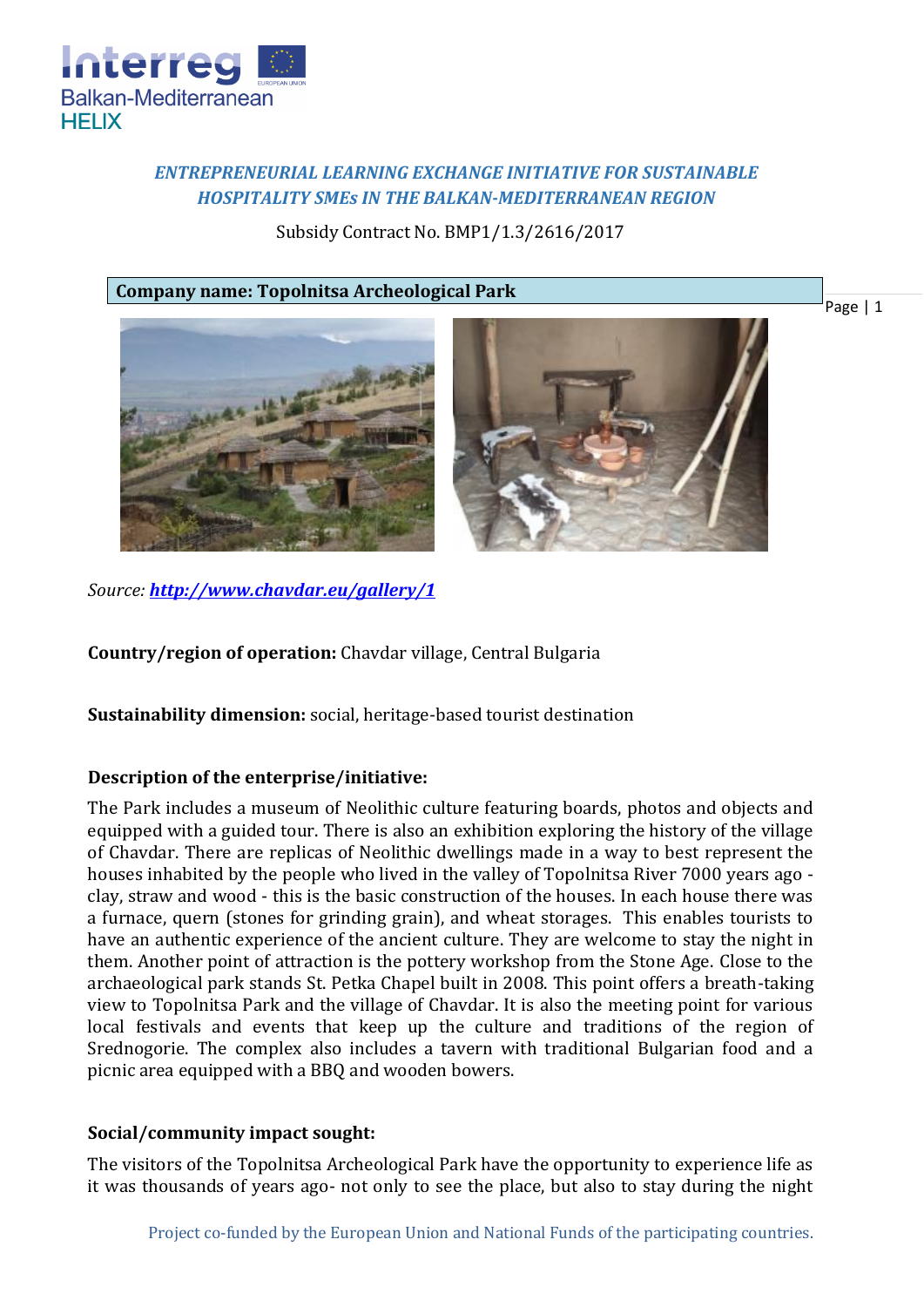

sleeping in prehistorical-like houses built of interwoven poles plastered with clay. The social impact sought is linked to knowledge and respect of the history of the ancestors and their life.

**Stakeholders:** Visitors of all age interested in archaeology and prehistoric life

Page | 2

# **Approach applied:**

The discovery of the Neolithic village is made by chance when the plot was being prepared for planting an orchard garden back in 1967. The archaeological excavations which were carried out between 1968 and 1980 found that the area was populated even 7000 years ago. Digs revealed remains of Neolithic dwellings, and came across unique painted ceramic pieces and vessels from the Neolith. Many years have passed until the Municipality used EU financing and in 2012 managed to open Topolnitsa Archeological Park for visitors.

#### **Innovation applied:**

The innovation lies in the opportunity for visitors not only to visit the site but also to spend the night in the Neolithic village.

#### **Social impact and business results achieved:**

Topolnitsa Archeological Park enjoys a large number of visitors from both the country and abroad. In order to make the visitors spend more time around, there is also a traditional restaurant, self-catering area and a children playground. Moreover, because of the Park, the village of Chavdar and the region also receive popularity and welcomes tourists.

# **Financial situation / sustainability of the business model:**

Topolnitsa Archeological Park is officially opened in 2012 with EU funding.

**Key success factors:** Chavdar village is in the leading positions in Bulgaria for project implemented with EU assistance which in addition to the big enterprises in the region explains the fact that unlike the other villages in the country, almost nobody leaves Chavdar village. On the contrary, the Mayor gladly shares that a lot of young couples are moving into the picturesque village.

**Challenges and problems:** Topolnitsa Archeological Park consists of seven houses built in the way that people are believed to have lived 7200 years ago. There is a great interest, which is a prerequisite for building a larger complex in the area of St. Petka. The challenge is the area to be turned into a tourist center and new job opportunities to be created. There is enough work in the area now, due to the large mining companies in the region, but after 2021-2022 these companies will stop working. Therefore, with the implementation of this project and the sites that will be constructed in the future - eco-paths and chalets - it will be